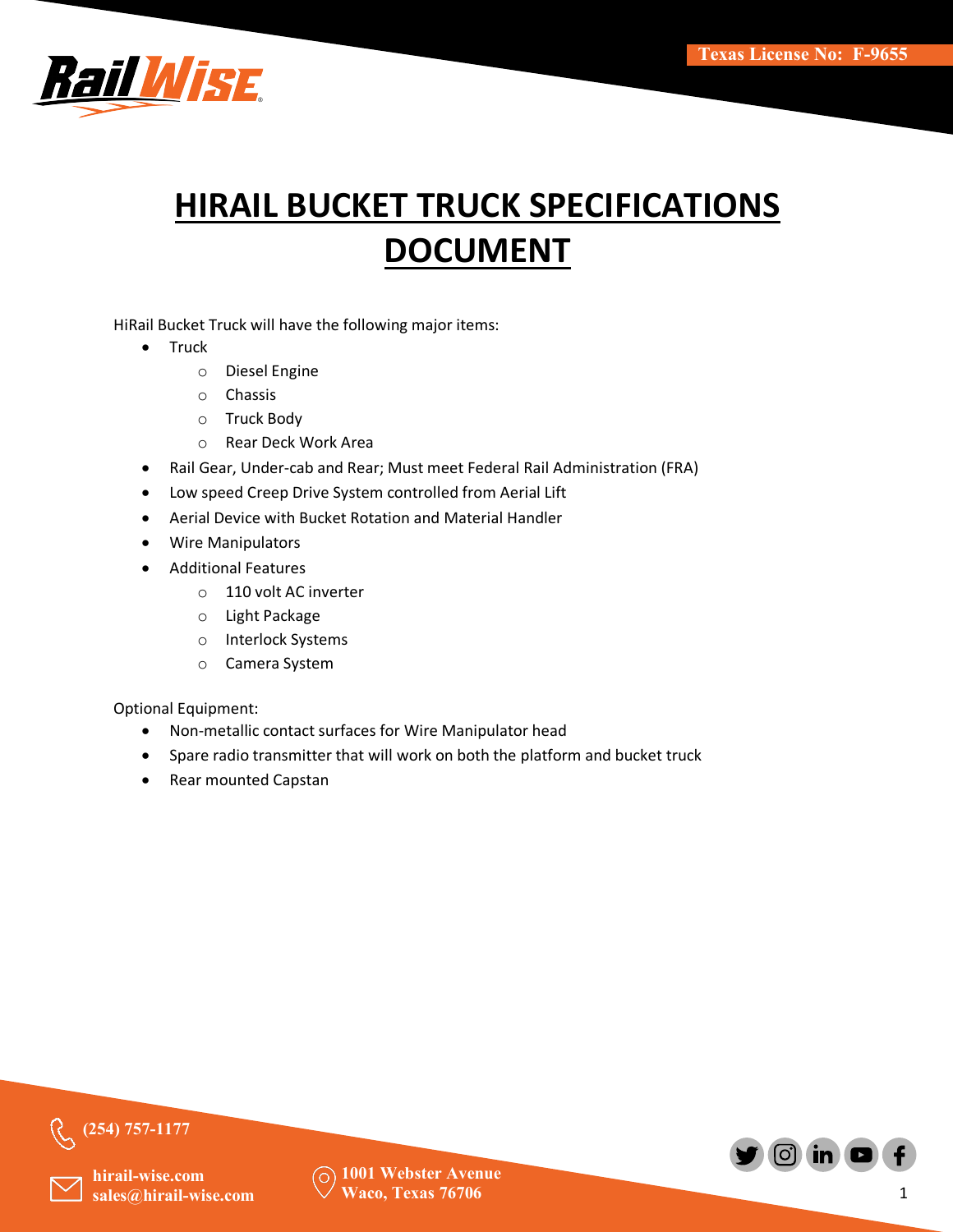

# **TRUCK**

Requirements:

- **Structural** 
	- o Tandem axle truck 6 x 4, 20k front, 34k rear
	- o Frame Rail section Outer "C" Channel, Heat Treated Alloy Steel (120,000 PSI Yield); 10.813" x 3.892" x 0.312"
	- o Wheel Base is 189"
- Engine: Diesel engine, Tier IV, 365 Horse Power
	- o Meets latest emissions requirements
	- o Allison automatic transmission with PTO and hydraulic pumps
- Front and rear bumpers, steel channel added to truck for Pintle and D-ring Support
- Truck height 12'6" on tires (max 13'6")
- Truck height 13'6" on high rail (max 14')
- Truck Color: White
- Cab: Passenger seat is a bench to accommodate driver and 2 men. Equipped with heating, air conditioning and radio. Left hand driver. Steps to ground when on the tracks.
- Tires: Super Single 445/65Rx 22.5 rear tires, use widest available, to be centered on rail. Offset wheel may be necessary.
- No spare tire
- Fuel: Tank 40 gallon capacity to allow 10 hours of idle time if feasible.
- Sensors/Alarms:
	- $\circ$  Back up camera and alarm is active on tires/rail gear and turns to side view when using signals.
- Lights, front and rear end to meet FRA requirements
	- o Front End: 2 white lights that stay on all the time, 2 red rear lights
	- o Rear End: 2 white lights, 2 red rear lights
	- $\circ$  If put in forward drive, front white lights and back red lights are engaged. If put in reverse, front red lights act as reverse lights, and rear white lights turn on.
- Electric Trailer connections, both 6-pin and 7-pin connection plug in, easy to access and beside each other currently use Cole Hersee Brand
- Spotlights, possibly LEDs to keep wattage low
	- o One telescoping and articulating pole, mounted behind cab and stows down



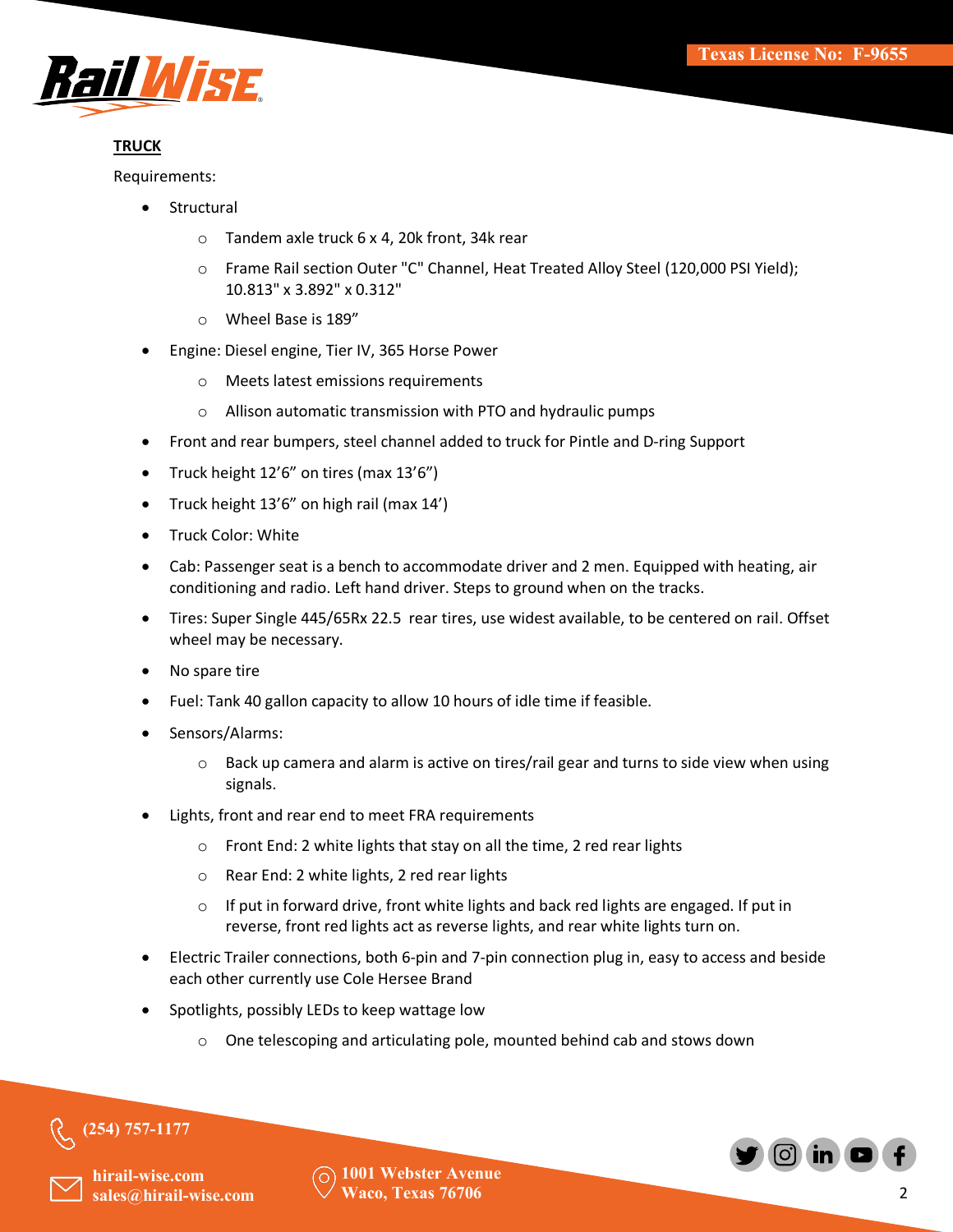

- $\circ$  Lights for each rail gear to watch them being put down, 4" lights, switch to turn the lights on.
- o Lights for deck area
- 20 ton heavy-duty Pintle Hooks attached to front and rear with safety chain d-rings
- Truck should have two wire manipulators.
- Legal in California

#### **TRUCK BODY / REAR DECK PLATFORM**

Requirements:

- 1 ft. deep bed; Shelf to put tools and material on
- Steel deck, non-skid surface
- Steps that fold down, grab handles, cable or conveyer belt for flexible bottom step for 3 point contact.
- 110Vac power outlet, plugs at rear of truck, one near passenger side and power from 3000W inverter
- 1 Hydraulic Tank with selector valves, full flow relief valves, and section pumps
- Truck Body
	- o Removeable storage boxes, Forklift pockets for removal
	- o Fixed storage boxes to store personal tools, may be placed below the bed and behind the cab.
- A type Outriggers will be installed on the chassis at the rear

#### **RAIL GEAR**

Requirements:

- 56.5 inside to inside rail dimension, considered standard gauge
- 6 inch max super elevation
- 6% max grade
- Turning radius of 100ft radius.
- 20 mph travel speed when driving from cab on the rail, not using Creep Drive
- Front rail gear installed under cab, behind front axle. Rear rail gear is placed close enough to meet required turning radius while still being stable.



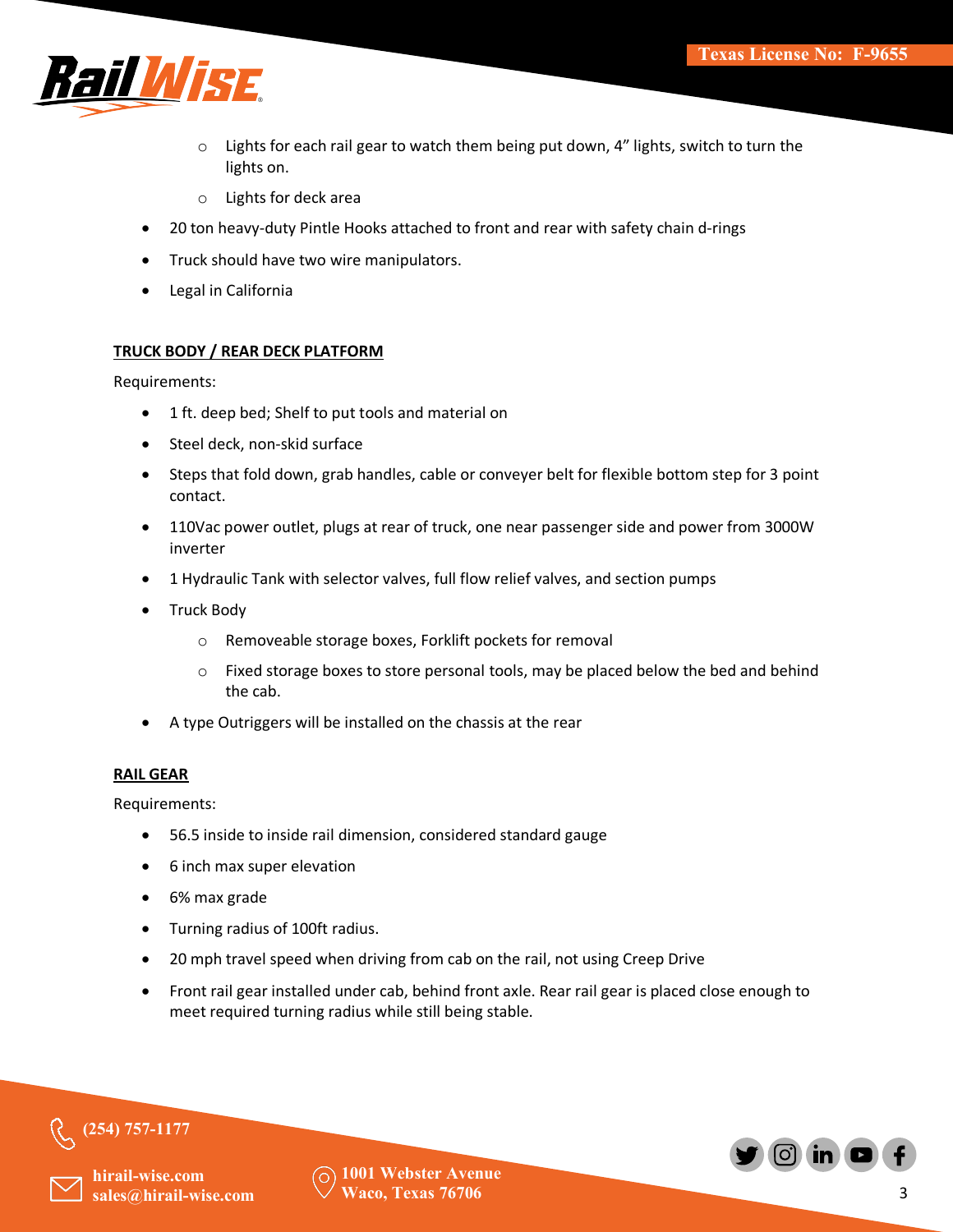

- Brakes on Rail Gear
- Non-insulated rail gear wheels

Brand: Diversified Metal Fabricators (DMF)

Model: DMF 1630 Rail Gear with optional rail brake assist

#### **RAIL DRIVE SYSTEM / INTEGRATED CONTROLS**

Creep Drive System

- Creep drive system will be installed, speeds are auto limited: slow speed is 2-3 mph while on platform if not stowed (proportional control) and 5 mph with it stowed, while driving from bucket
- Hydraulic brake on rail gear and fail safe brakes on truck.
- Forward and reverse, equal speed range and controlled deceleration
- Radio Controls
- For use on Rails only

#### **BUCKET AERIAL LIFT**

Equivalent to: Altec ALB-42

Requirements:

- Bucket: 1 man, 24'' x 30'', 350lb capacity. Two steps incorporated into design of bucket for good access into the aerial platform
- Lanyard anchor tie off points and applicable safety/warning signs
- Rotation of bucket 180° to allow bucket on either side of boom, hydraulically actuated
- Reach and Height: 18ft side reach, 25ft max height to bottom of platform at 18ft reach
- 41ft height boom
- 360° Continuous rotation of boom
- Insulated boom 46kV
- Must have material handler



**hirail-wise.com** sales@hirail-wise.com

**(254) 757-1177**

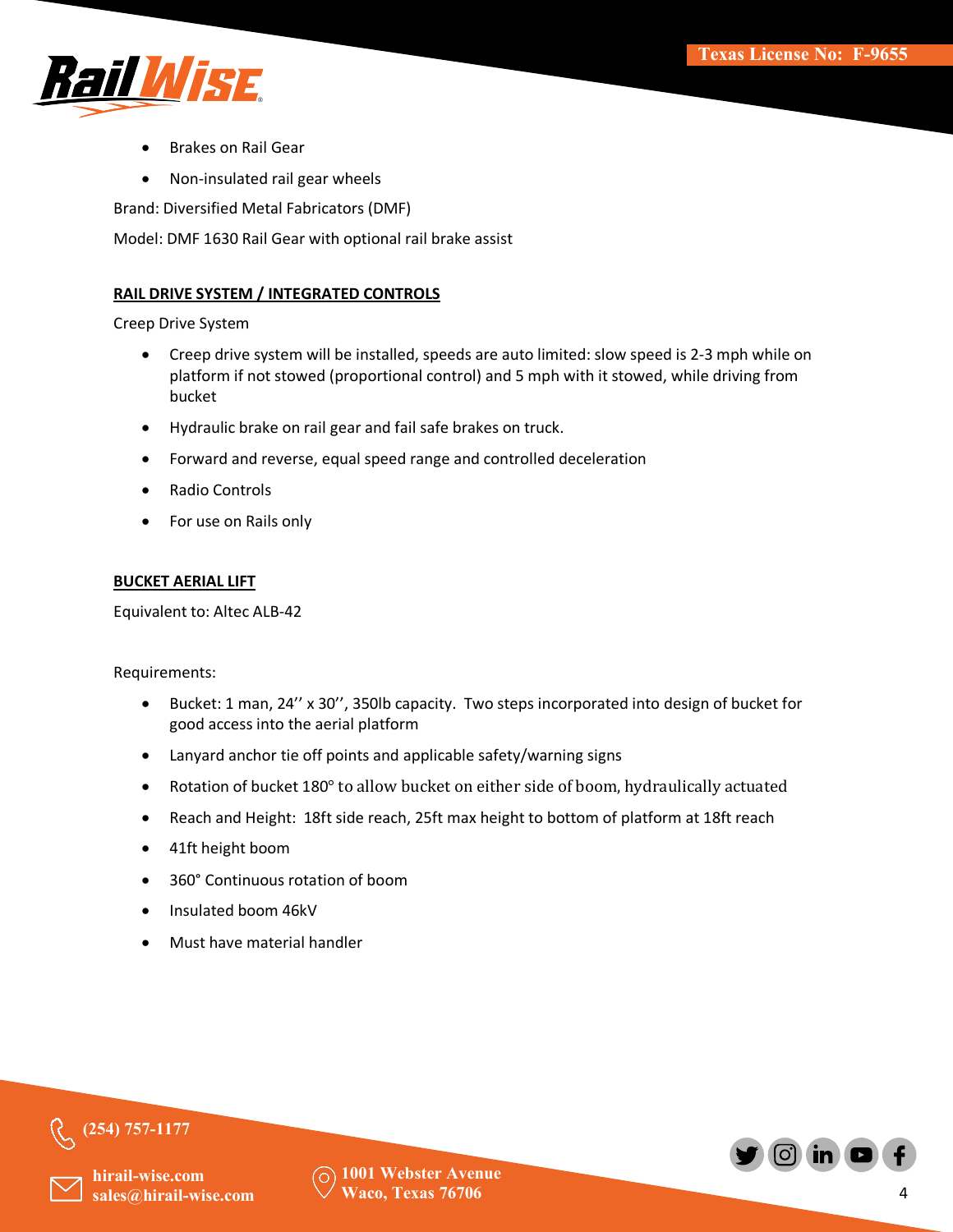

Features of Aerial Lift:

- Bucket Remote Controls: Control panel that includes controls for driving truck, (creep drive), winch, wire manipulator, boom and measuring device. Pistol grip controls for bucket functions. Separate functions to be neat and easy on a single control. Diversified would add to an existing crane control panel. Battery to be switched out with one charging in the cab to keep controls in the bucket.
- Bucket mechanical control of telescoping and crane movement is allowable
- Outriggers installed on sides, but not used while working on rails. Outriggers used in some off rail situations and may be in a unique situation on the rail.
- Bucket Controls:
	- o Standard 3 function bucket joystick for boom raise/lower, boom extend/retract and boom swing cw/ccw
	- o Winch in/out hyd lever
	- o Bucket rotation hyd lever
	- o Material handler rotate hyd lever
	- o Engine stop/start switch
	- o Forward/reverse travel control proportional joystick
	- o Emergency lowering air cylinder uses an electric over hydraulic switch at the base of the boom
	- o E stop switch
	- o Wire position arms up/down joystick #2
	- o Wire position arms extend/retract
	- o Measuring device up/down switch (option)
	- o Lights switch
	- o Horn switch
	- o No outrigger, No high rail
	- o Tool circuit

Material Handler:

- Material handling of 350lb (can use 900lb rated for best durability)
- Top mount or with side mount jib with winch with full hydraulic and controls in bucket. Jib must be high enough to put load at working height for men in bucket
- Ability to stow
- Cable on handler (+41'), shackle and sling hanging from cable
- Extend/Retract

# **(254) 757-1177**



**hirail-wise.com** sales@hirail-wise.com

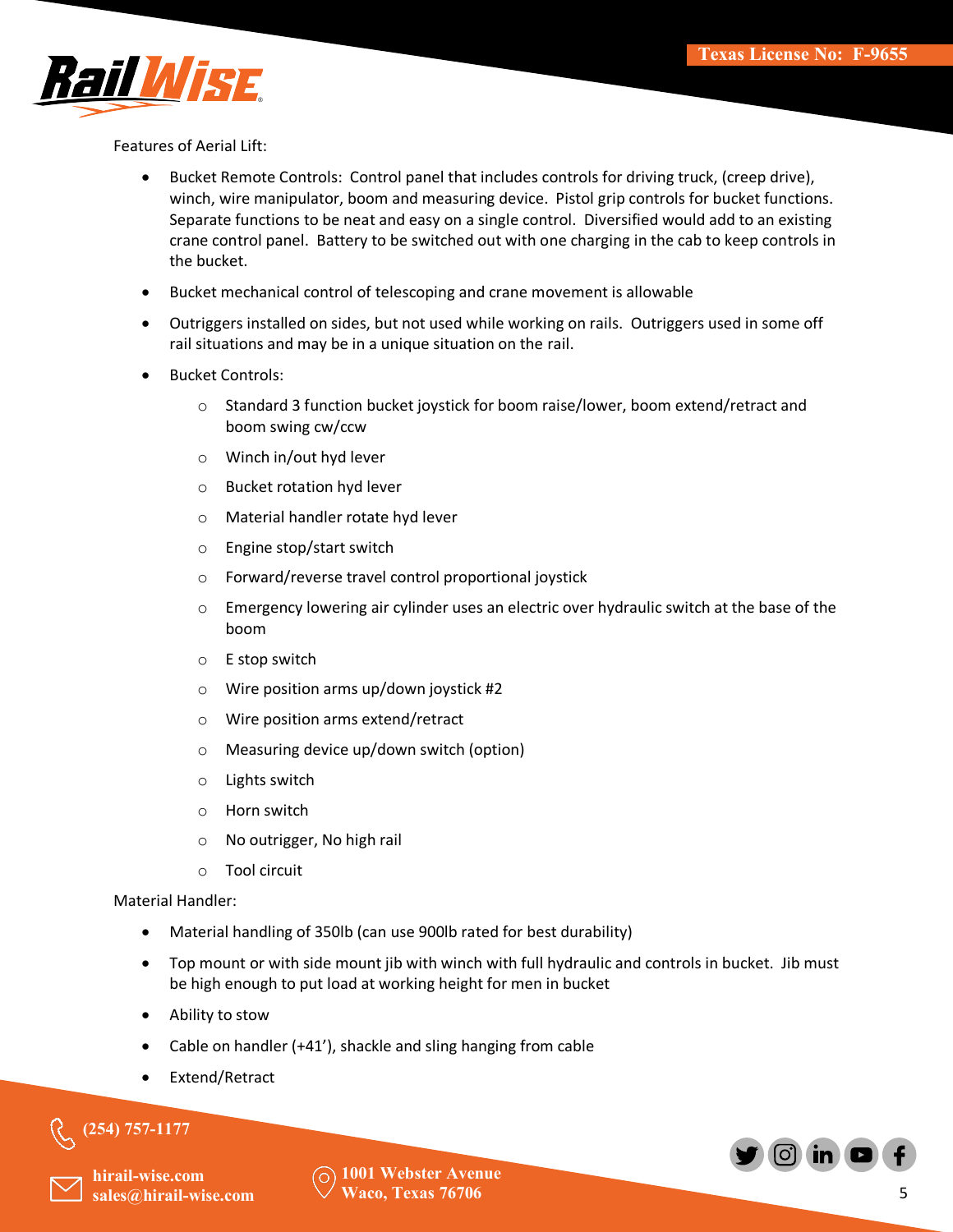

## **WIRE MANIPULATORS**

Requirements:

- 27' max height to messenger wire
- 36 in. travel for manipulator, beginning from stowed extended to side of truck
- Wire pull 800lb side force on a track's curve, picking up 400lb with wire at 26'6'' high and worst case scenario

Features of Wire Manipulator:

- Will pick up wire, move and hold wire in place
- Operated by remote control
- Telescoping and stows, located on top of the cab
- Performs all work without truck on outriggers, will be on rails
- Can be easily removed from the truck
- The fingers to hold the wire should be changeable in case a different configuration is needed (Non-metallic contact surfaces are optional)
- Equipped with lift eyes for installation or removal from the truck
- Must have good access if necessary for servicing and a lanyard tie off
- A light will come on in the cab when the wire manipulator arm is extended or lifted, i.e. not in stowed position
- Must have a properly stowed position with cylinders fully retracted
- Controls to include slow /fast speed
- See load chart next page for limits of wire manipulator. With platform centered, the goal is to rate machine to limits of the wire manipulator. When the platform is rotated the manipulator rating may have to be down rated.



**(254) 757-1177**